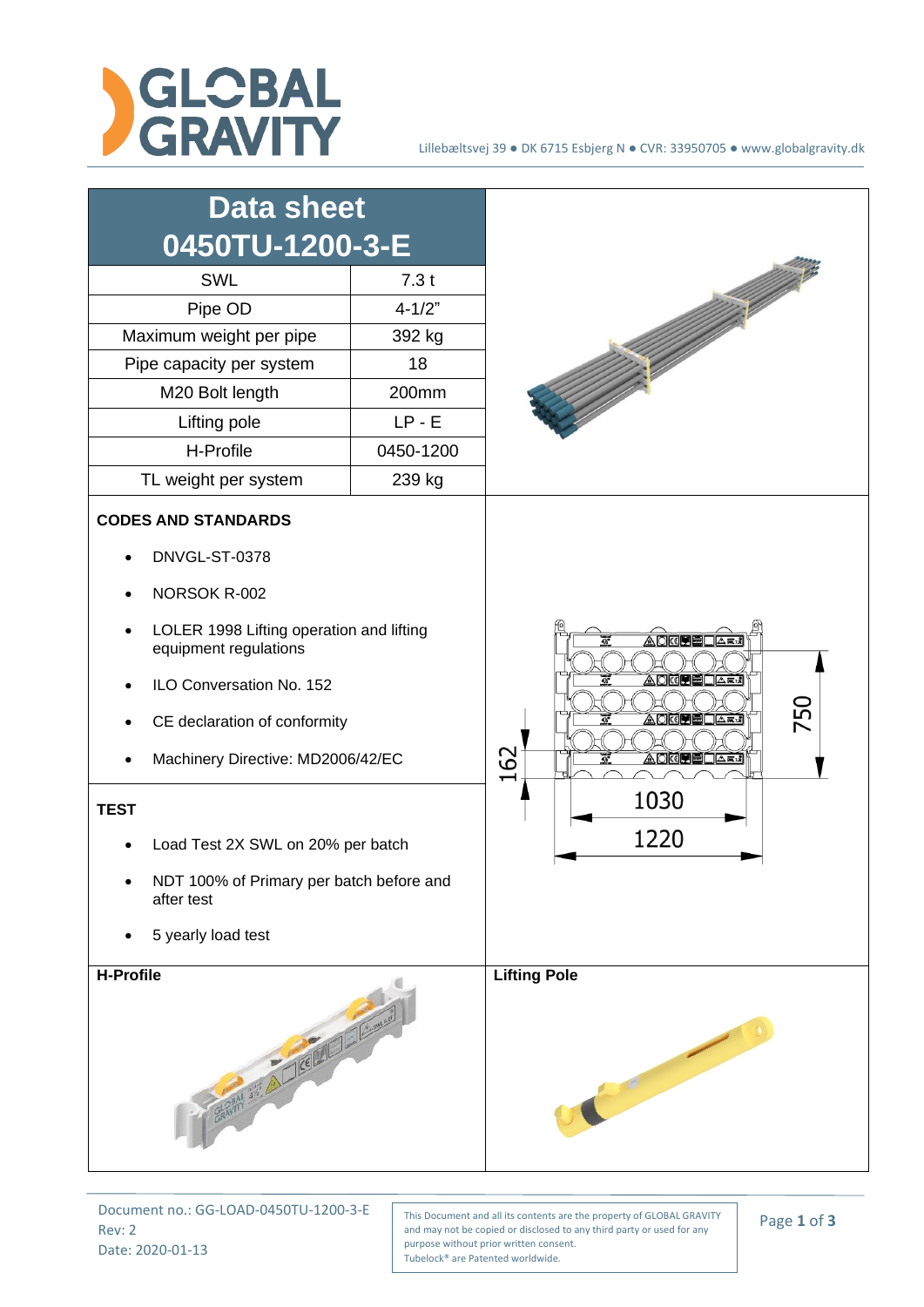

## Lillebæltsvej 39 ● DK 6715 Esbjerg N ● CVR: 33950705 ● www.globalgravity.dk

## **Stacking**

| Sketch                                                                                                   | w<br>Systems                                                    | Height                                                                                                                                                                           | Joints                                                          | Supported                                                                                                  | <b>Truck</b> | Boat                                                                                                                                                                     | Rig                                                                                    | Yard               |  |  |  |  |  |
|----------------------------------------------------------------------------------------------------------|-----------------------------------------------------------------|----------------------------------------------------------------------------------------------------------------------------------------------------------------------------------|-----------------------------------------------------------------|------------------------------------------------------------------------------------------------------------|--------------|--------------------------------------------------------------------------------------------------------------------------------------------------------------------------|----------------------------------------------------------------------------------------|--------------------|--|--|--|--|--|
|                                                                                                          | Stacked                                                         | (mm)                                                                                                                                                                             |                                                                 |                                                                                                            |              |                                                                                                                                                                          |                                                                                        |                    |  |  |  |  |  |
| A<br>$\sf B$                                                                                             | 1<br>$\overline{2}$                                             | 750<br>1440                                                                                                                                                                      | 18<br>36                                                        |                                                                                                            | X<br>X       | X<br>$\pmb{\mathsf{X}}$                                                                                                                                                  | X<br>$\pmb{\mathsf{X}}$                                                                | X<br>X             |  |  |  |  |  |
| $\overline{C}$                                                                                           | $\ensuremath{\mathsf{3}}$                                       | 2130                                                                                                                                                                             | 54                                                              |                                                                                                            | (x)          |                                                                                                                                                                          | $\pmb{\mathsf{X}}$                                                                     | X                  |  |  |  |  |  |
| D                                                                                                        | $\overline{\mathbf{4}}$                                         | 2816                                                                                                                                                                             | 72                                                              | X                                                                                                          |              |                                                                                                                                                                          | $\pmb{\mathsf{X}}$                                                                     | $\pmb{\mathsf{x}}$ |  |  |  |  |  |
| E                                                                                                        | 5                                                               | 3505                                                                                                                                                                             | 90                                                              | X                                                                                                          |              |                                                                                                                                                                          | $\pmb{\chi}$                                                                           | $\pmb{\mathsf{x}}$ |  |  |  |  |  |
| (x): Depending on Truck set-up and regulation<br>All sketch dimensions in mm<br><b>3 SYSTEMS STACKED</b> |                                                                 |                                                                                                                                                                                  |                                                                 |                                                                                                            |              |                                                                                                                                                                          |                                                                                        |                    |  |  |  |  |  |
|                                                                                                          | <b>SINGLE SYSTEM</b><br>$(18$ JOINTS)<br><b>ADKIMEロムエイ</b><br>A | (600)<br>750                                                                                                                                                                     |                                                                 | <b>2 SYSTEMS STACKED</b><br>(36 JOINTS)<br><b>ADREEDAR!</b><br><b>EEDARA</b><br>(1290)<br>1440<br>△東は<br>B |              |                                                                                                                                                                          | (54 JOINTS)<br><b>ADKINEDARJ</b> Y<br>(1980)<br>2130<br>C                              |                    |  |  |  |  |  |
|                                                                                                          |                                                                 |                                                                                                                                                                                  |                                                                 | <b>5 SYSTEMS STACKED</b>                                                                                   |              |                                                                                                                                                                          |                                                                                        |                    |  |  |  |  |  |
|                                                                                                          |                                                                 |                                                                                                                                                                                  |                                                                 |                                                                                                            |              | (90 JOINTS)                                                                                                                                                              |                                                                                        |                    |  |  |  |  |  |
|                                                                                                          |                                                                 | <b>4 SYSTEMS STACKED</b><br>72 JOINTS)<br><b>OKIS BLAK!</b><br><b>∆©k⊈⊞⊟∟∆≈∙</b><br><b><i>SKOME</i></b><br><b>Kokkelle</b><br>A KXRI<br><b>NORO</b><br><b>OKEEDAR!</b><br>AOKOHE | □△高4<br>(2670)<br>2820<br>□△※↓<br>上上架动<br>KB⊓∆≍J<br><b>□△≋√</b> |                                                                                                            |              | <b>AO<del>KEDELAE.</del></b><br><b>ADKOHOLAR</b><br><u> AOKU ⊞∟r∓J</u><br><b>ADKELLAR!</b><br><b>AOGPECA#J</b><br><b>A DKOVE</b><br><b>ADKEEDAW</b><br><b>ADKELELARJ</b> | <b>ADKEHELARA</b><br>(3360)<br>3510<br><b>NOKE HELEE!</b><br>∐∆a‰<br><b>ADKE BLARI</b> |                    |  |  |  |  |  |
|                                                                                                          |                                                                 | D                                                                                                                                                                                |                                                                 | E                                                                                                          |              |                                                                                                                                                                          |                                                                                        |                    |  |  |  |  |  |

Document no.: GG-LOAD-0450TU-1200-3-E Rev: 2 Date: 2020-01-13

This Document and all its contents are the property of GLOBAL GRAVITY and may not be copied or disclosed to any third party or used for any purpose without prior written consent. Tubelock® are Patented worldwide.

Page **2** of **3**